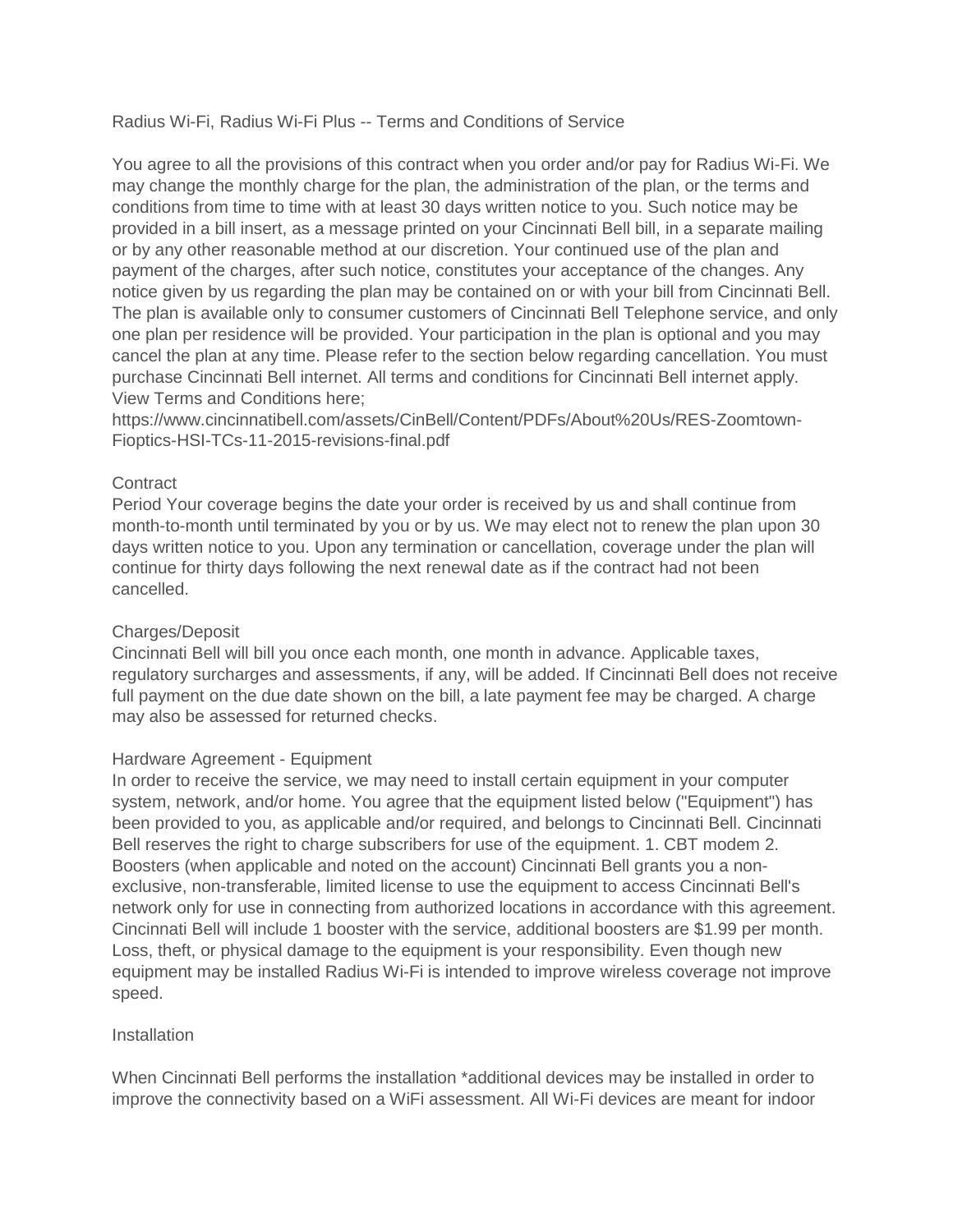use and to be used in a climate controlled setting. To extend Wi-Fi signal to an outdoor location, such as a garage, pool, etc. additional devices should be placed inside near the closest wall next to the outdoor location; however, connectivity is not guaranteed. A premise visit charge may be assessed and billed to you on your Cincinnati Bell monthly bill. In any event, Cincinnati Bell assumes no responsibility or liability for damages to your computer system, network, or home as a result of your attempts to install the equipment or any installation performed by Cincinnati Bell.

\*A WiFi assessment will only be performed if needed or if dead zones are apparent.

### Support

All Services shall be provided in a workmanlike manner and with professional diligence and skill, and by properly trained employees of CBT. Services shall be provided by telephone, chat, and Internet only. CBT will staff a sufficient number of agents to provide 7/24/365 coverage for Cincinnati Bell Residential PTS. This group will be trained to address issues outside the scope of Cincinnati Bell's standard technical support. The Residential PTS provided will include additional offerings from the Consumer PTS packages that Cincinnati Bell offers its consumers today. CBT will leverage experienced professionals with tenure on existing PTS programs to help others understand the residential customer needs of PTS. While CBT will attempt to address technical issues end users may be experiencing, the Residential PTS operations team will not support all software, hardware or Internet-related products, applications or features and CBT reserves the right to defer support issues to equipment or software vendors. In the event that CBT is unable to resolve a technical issue, CBT will utilize an escalation path, on-site assistance, or assistance from the manufacturer of the device or software to ensure resolution for the customers. Residential PTS will be available only to subscribers of Cincinnati Bell. Residential PTS is not intended to replace the more advanced technical support that may be available from hardware or software manufacturers, nor is it intended to provide training in hardware or software usage. Cincinnati Bell shall not provide any residential PTS to any CBT customer unless and until a valid and enforceable agreement between Cincinnati Bell and such customer for the provision of such residential PTS services has been formed and recorded, in accordance with procedures specified by Cincinnati Bell. Residential PTS shall be provided to active residential PTS subscribers only.

## Termination and Cancellation Policy

You may cancel this contract at any time. If you fail to make any monthly payment for this contract, coverage will cease on the date the payment was due. Cincinnati Bell may discontinue the plan, without notice, if your residential internet service is ended, for any reason. A. Equipment Termination Charge: When terminating service, including porting out to another provider, you must return the modem, power cord and boosters to Cincinnati Bell or you will be charged One Hundred and Twenty-Five Dollars (\$125) for the modem, Twenty Dollars (\$20) for the power cord and One Hundred Dollars (\$100) for each booster (the "Equipment Termination Charge"). The Equipment Termination Charge will appear on your monthly Cincinnati Bell bill unless you return these items, undamaged, on or before the 5th calendar day from the day on which you or we terminate your service (the "service termination date"). If you return the undamaged items after more than 5 calendar days but within 30 calendar days from your service termination date, you will see the Equipment Termination Charge and an equivalent credit on your monthly bill. You will not receive any credit for returning these items unless they